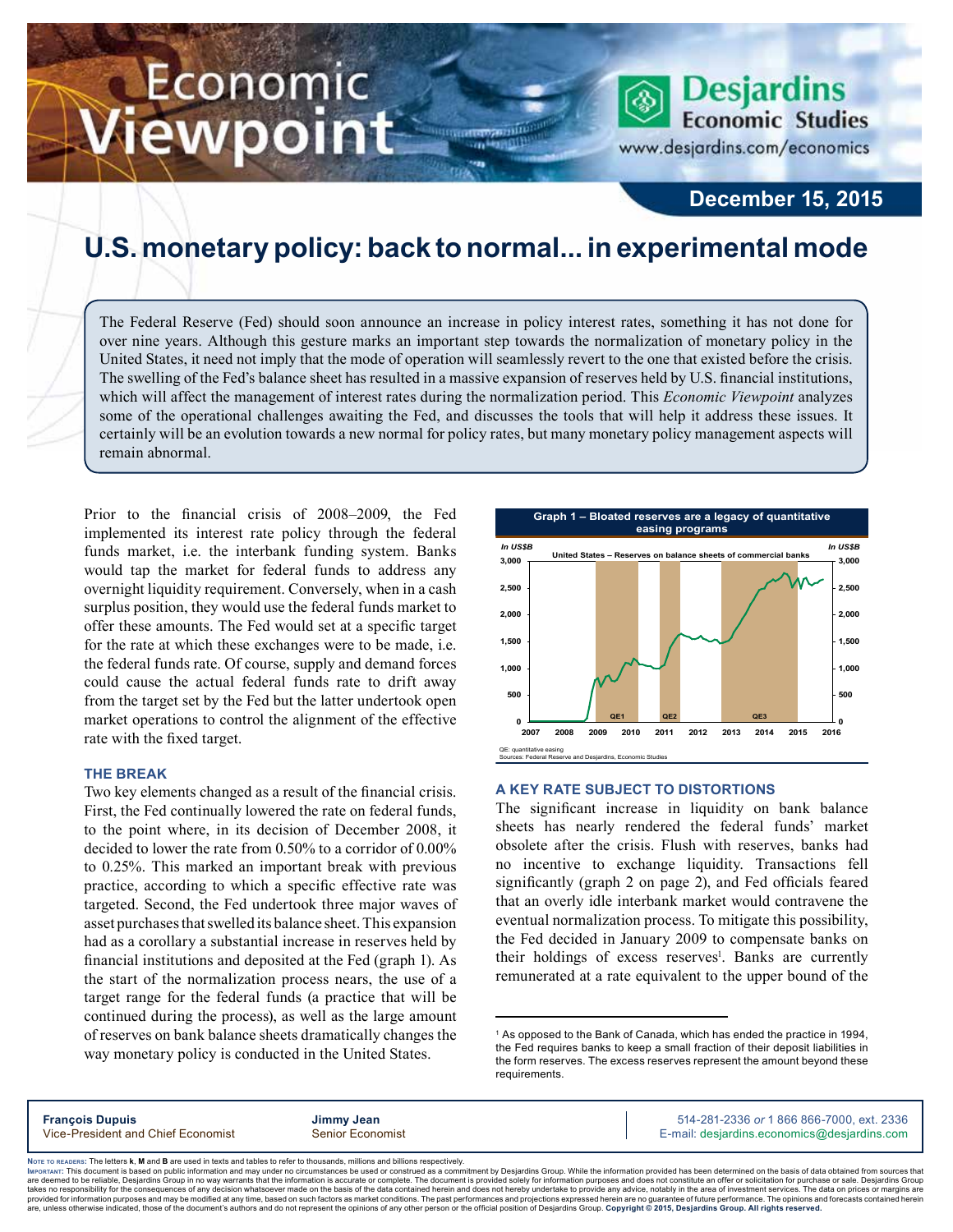



range for the federal funds, that is 0.25%. This rate is known as the IOER (interest on excess reserves) rate.

The idea behind this method is the establishment of an arbitrage situation between the federal funds rate and the IOER rate. Indeed, federal funds are trading at a rate below the IOER rate, at 0.13% on average since 2009 (graph 3).



Thus, without incurring any risk, banks have in principle the opportunity to borrow at a lower rate on federal funds' market to receive the higher return offered by the Fed via the rate on excess reserves. The arbitrage is designed to maintain some demand for liquidity, be it artificial, in the federal funds market.

It should be noted that under the assumption of efficient markets, the presence of arbitrage should theoretically lead the federal funds rate to converge to the IOER rate, as banks exploit the opportunity. In practice, however, three factors prevent this alignment. First, regulatory capital requirements induce banks to limit the size of their balance sheets. The simple presence of arbitrage thus does not automatically imply a spike in the amount of transactions.

Second, U.S. financial institutions must pay a fee to the Federal Deposit Insurance Corporation (FDIC). The fee varies depending on the size and complexity of a given institution. According to the FDIC, it stands minimally at 0.025% and can rise to as much as 0.45%. Once this cost is considered, the apparent arbitrage opportunity is at best less compelling, and at worst inexistent. Third, the eligibility criteria for various Fed facilities are another element preventing the realization of the theoretical arbitrage. Access to the IOER facility is restricted to holders of reserves, that is, depository financial institutions. Other active entities in overnight money markets, including the government-sponsored enterprises and money-market investment firms, do not hold this privilege. When these entities find themselves in cash surplus position, they rely on the federal funds market, resulting in a downward pressure on rates.

Despite these operational limits, the payment of interest on reserves held by banks has met the objective of keeping a certain level of activity in the market for federal funds. Otherwise, the effective federal funds' rate would have converged towards zero. It has rather kept around the middle of its corridor.

That said, there are still doubts as to whether the federal funds market will be capable of reflecting the monetary policy the Fed will wish to implement in a context of tightening. The first move in this direction will consist of an increase in the range of fluctuation for the federal funds rate to 0.25%–0.50%. The IOER rate will also be increased to 0.50% (graph 4). In principle, arbitrage forces should lead the federal funds rate up but given the conditions described above, supply pressures on federal funds are more intense than demand pressures. Even after the first rate hike, banks will hardly depend on the federal funds market for their liquidity needs, in contrast to the statesponsored companies and investment firms, which do not

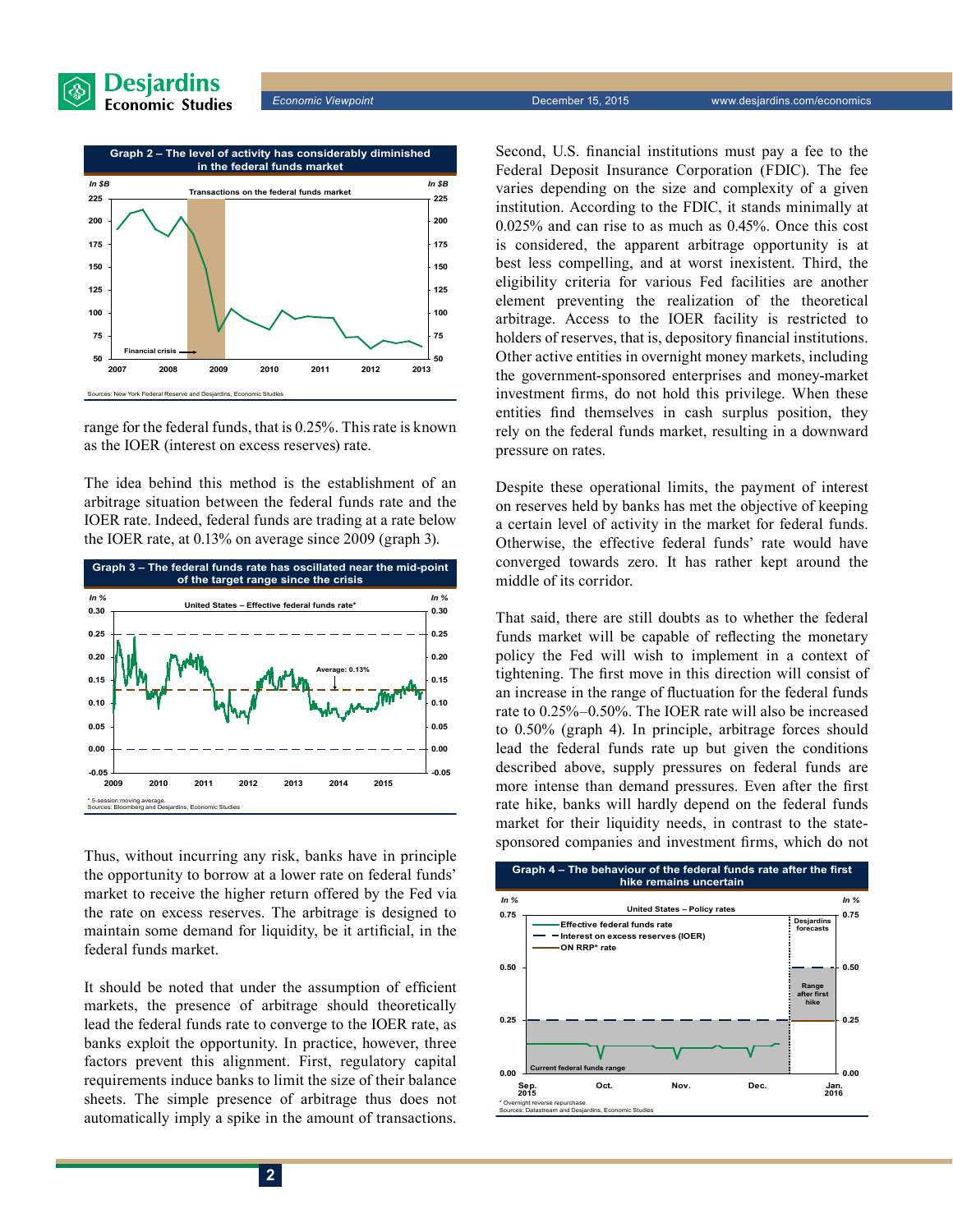**Desjardins Economic Studies** 

have as lucrative alternatives as the IOER facility to invest their funds. The imbalance could cause the effective federal funds rate to struggle reaching the range set by the Fed.

#### **A new tool to the rescue...**

Fearing difficulty in implementing its policy, (and the associated credibility liability), the Fed launched in September 2013 an overnight reverse repurchase facility, designed to compete with the federal funds' market. This mechanism will involve a rate set by the Fed (ON RRP rate) and will be accessible to a large number of investors in money markets that are not eligible to receive the IOER rate. The Fed will conduct auctions at which it will absorb investment demand at a fixed rate. Depositors will receive securities as collateral<sup>2</sup>.

Through arbitrage forces, the ON RRP rate should establish a floor for the federal funds' rate. Normalization principles adopted by the Fed in September 2014 indeed stipulate that the ON RRP rate will be fixed at the lower bound of the federal funds' target range.

#### **... but nothing is ever guaranteed**

The Fed has tested the ON RRP facility between 2013 and 2015 to assess its ability to influence the federal funds rate. The tests were conclusive and the federal funds rate has generally reacted in the expected manner (graph 5).



However, there is no guarantee that in real time, the mechanism will be as effective as during testing. In particular, the effectiveness of the ON RRP facility is maximized when the Fed fully satisfies the demand for investment in the mechanism. The Fed, however, has set a limit of US\$300B per operation, to address concerns that the mechanism could turn into a safe haven in times of financial stress. If this limit proved too low and consequently, the demand for repo transactions substantially exceeded the maximum amount the Fed would be willing to accommodate, the market for federal funds would absorb the surplus, applying downward pressure on the federal funds rate. There is thus a risk that the mechanism does not effectively form a floor, even though at first glance, the limit seems generous enough to avoid this scenario.

#### **Other weapons in the arsenal**

If the ON RRP facility proved ineffective, the Fed still has another way it can influence the federal funds rate; a term deposit facility. This mechanism will provide all institutions holding reserves with the possibility to deposit funds at the Fed over a longer period (7, 14 or 21 days). Such operations will help drain some of the excess reserves and help revive interest for overnight federal funds. Note that to encourage banks to adopt this facility, the Fed will have to fix the rate above the IOER rate. In tests conducted earlier this year, the rate was generally fixed at one to three basis points above the IOER.

The term deposit mechanism need not be used only in a scenario where the federal funds rate remains below the target range. For instance, all indicates that even if the rate joins the band, it will initially fluctuate very close to the lower bound. The Fed could tolerate this situation at first, which notably implies that the first increase would not be a 25 basis points hike, as is usually the case, but a hike of about 12 points effectively. However, an effective federal funds rate that would struggle to fluctuate above the lower bound would indicate persisting imbalances. A more intensive use of the term deposit mechanism could then come into play.

Note that another way to alleviate the downward pressure on the federal funds rate, simply consists of increasing the IOERrate to provide a better incentive to banks to tap federal funds to exploit a more engaging arbitrage opportunity. There are a certain number of obstacles with regards to this approach. For instance, this measure would be more costly for the Fed, and the notion of a central bank compensating commercial banks more generously might not sit well with the American public. There could also be more unintended consequences, for example if markets wrongly interpret this gesture as a more pronounced tightening. In all likelihood, the Fed would try this method only as a last resort.

Alternatively, one could question the goal of these maneuvers, that is, to artificially maintain a certain level of demand for federal funds. Could it be simpler to quickly

<sup>2</sup> Of course, repo operations are no innovation for the Fed. They are to the contrary very much part of the traditional monetary policy toolbox. However, in typical open market operations involving repo transactions, the Fed would set the rate indirectly by adjusting the amount of securities it would purchase or supply. One distinctive feature of the ON RRP mechanism is that the rate will be fixed directly.